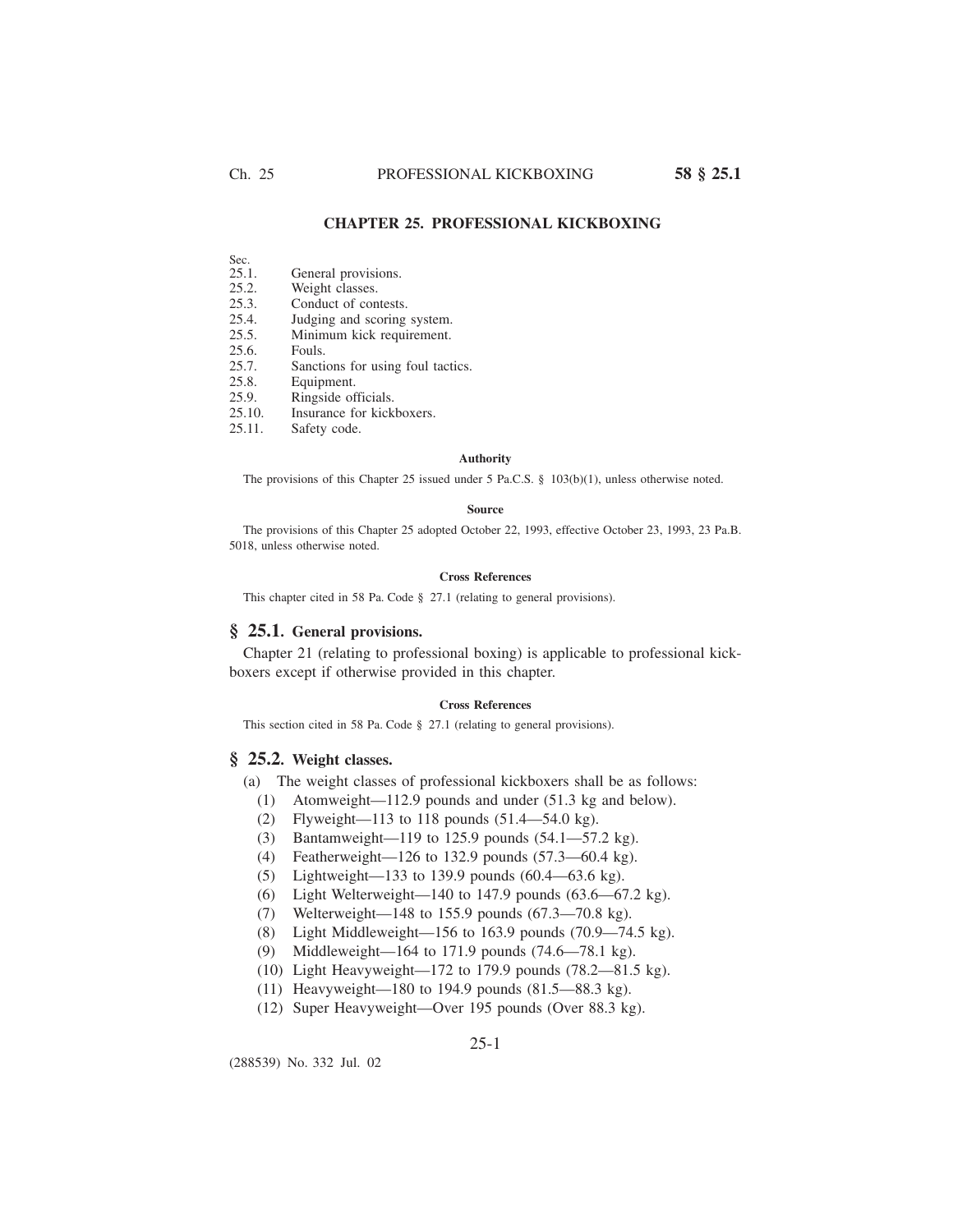(b) Unless otherwise approved by the Commission after consideration for the health, safety and comparative skill of the boxers, only boxers who are in the same weight class set forth in subsection (a) may participate in a contest or exhibition.

## **§ 25.3. Conduct of contests.**

(a) A contestant will be given a physical examination by a Commission licensed physician at least 2 hours before the event. The results of the examinations shall be set forth in writing on Commission approved forms. If, in the opinion of the physician, a boxer is physically or mentally unfit to proceed, the physician shall notify the person in charge, who shall immediately cancel the contest or exhibition.

(b) A contest may not exceed 12, 3-minute rounds, with a minute rest period between rounds.

(c) A contestant intentionally avoiding physical contact with an opponent will receive a warning. If a contestant continues to avoid physical contact with the opponent after receiving a warning during that round, the contestant will be declared the loser of that round. If a contestant continues to avoid physical contact either in the same round or in the following rounds, the contestant may be subject to the same penalties and procedures as a contestant using foul tactics. (See § 25.6 (relating to fouls).)

(d) If a contestant refuses to continue a contest while physically able to do so, the referee shall disqualify the contestant, award the contest to the opposing contestant and report the incident to the Commission. The purse of the disqualified contestant may be impounded by the Commission pending a hearing on the disposition thereof.

(e) As soon as a contestant has been knocked down, the official timekeeper shall begin calling the count from 1 to 10. The referee shall direct the opponent to a neutral corner. Regardless of whether the boxer rises before the count of 10 is reached, a boxer who has been knocked down is required to take a mandatory count of 8 before the contest may continue.

(f) If a contestant who is down rises before the count of 10 is reached and immediately goes down again without being struck, the referee shall resume the count where it was left off.

(g) If both contestants go down at the same time, counting will be continued as long as one of them is down. If one contestant rises before the count of 10, and the other contestant remains down after the count of 10, the first contestant to rise shall be declared the winner by knockout. If both contestants rise before the count of 10, the clock shall be stopped until an examination is completed. If both contestants stay down for a count of 10, the contest will be stopped and the decision will be a technical draw.

25-2

(288540) No. 332 Jul. 02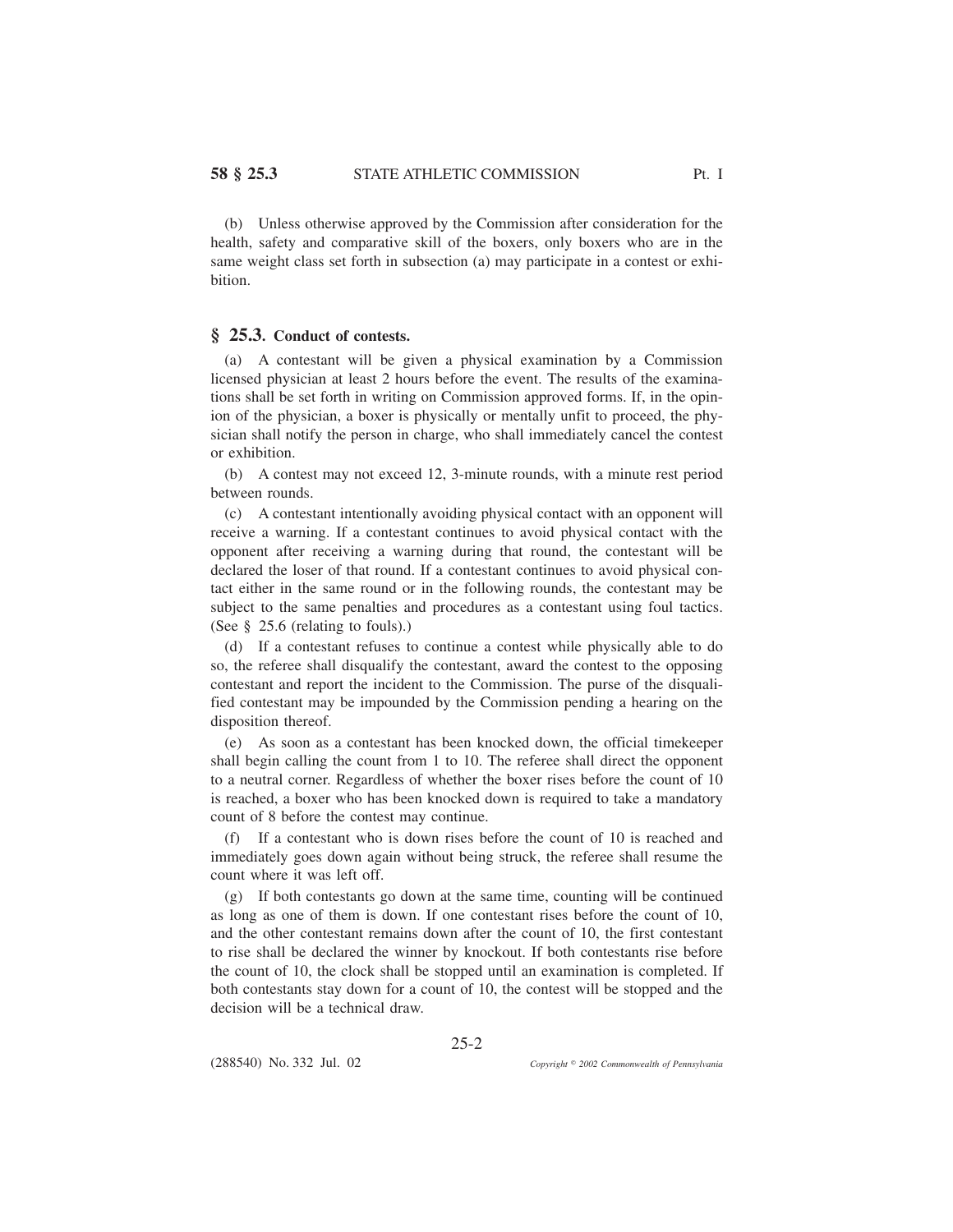(h) Before a fallen contestant can resume fighting after having slipped, fallen or been knocked to the floor, the referee shall wipe the contestant's gloves free of foreign substances, in the manner articulated in  $\S$  21.16(e) (relating to Safety Code).

(i) If a contestant has been wrestled, pushed or has fallen through the ropes during a contest, the referee shall call time-out and allow the contestant to return to the ring. If there is a question of a contestant's ability to return to the ring, the referee shall ask the ringside physician to examine the contestant. The physician shall decide if the contestant is able to continue. If the contestant is able to continue, the contestant may be assisted up into the ring by his chief second only. The chief second is not permitted to perform other tasks at this time.

### **Authority**

The provisions of this § 25.3 amended under the Athletic Code, 5 Pa.C.S. § 103(b)(1).

#### **Source**

The provisions of this § 25.3 amended May 17, 2002, effective May 18, 2002, 32 Pa.B. 2443. Immediately preceding text appears at serial pages (253156) and (251555).

# **§ 25.4. Judging and scoring system.**

(a) Each event, except those held solely for training purposes, shall be scored by three judges. The three judges of an event shall each select a winner of each round at the end of each round, marking their ballots accordingly. Ballots will be supplied by the promoter. These ballots will be collected by the referee and tabulated at the end of each round by the scorekeeper. Fractions of a point may not be given. Once the ballots have been marked by the respective judges, changes to the ballots will not be allowed.

(b) Judges shall score rounds by recording a score of ten points for the winner of each round and nine points or less to the loser of the round. Judges may score a round as even and thus shall mark their scorecards with ten points for each boxer.

(c) Examples of ten-point scoring are as follows:

(1) 10-10 Indicates an even round. Neither contestant distinguished himself as being more effective than the other. In addition, the contestants appeared equal in the areas that may be used to break an even round, such as opponent control, ring strategy and overall conditioning and abilities as a complete kickboxing contestant, with emphasis on kicking ability.

(2) 10-9 Indicates one contestant distinguished himself as the more effective contestant during the round, as described in this section. This score is the most often used, and allows for a slight to considerable margin between the contestants. One contestant may have been only slightly better than the other or he may have dominated the round without really stunning the other contestant.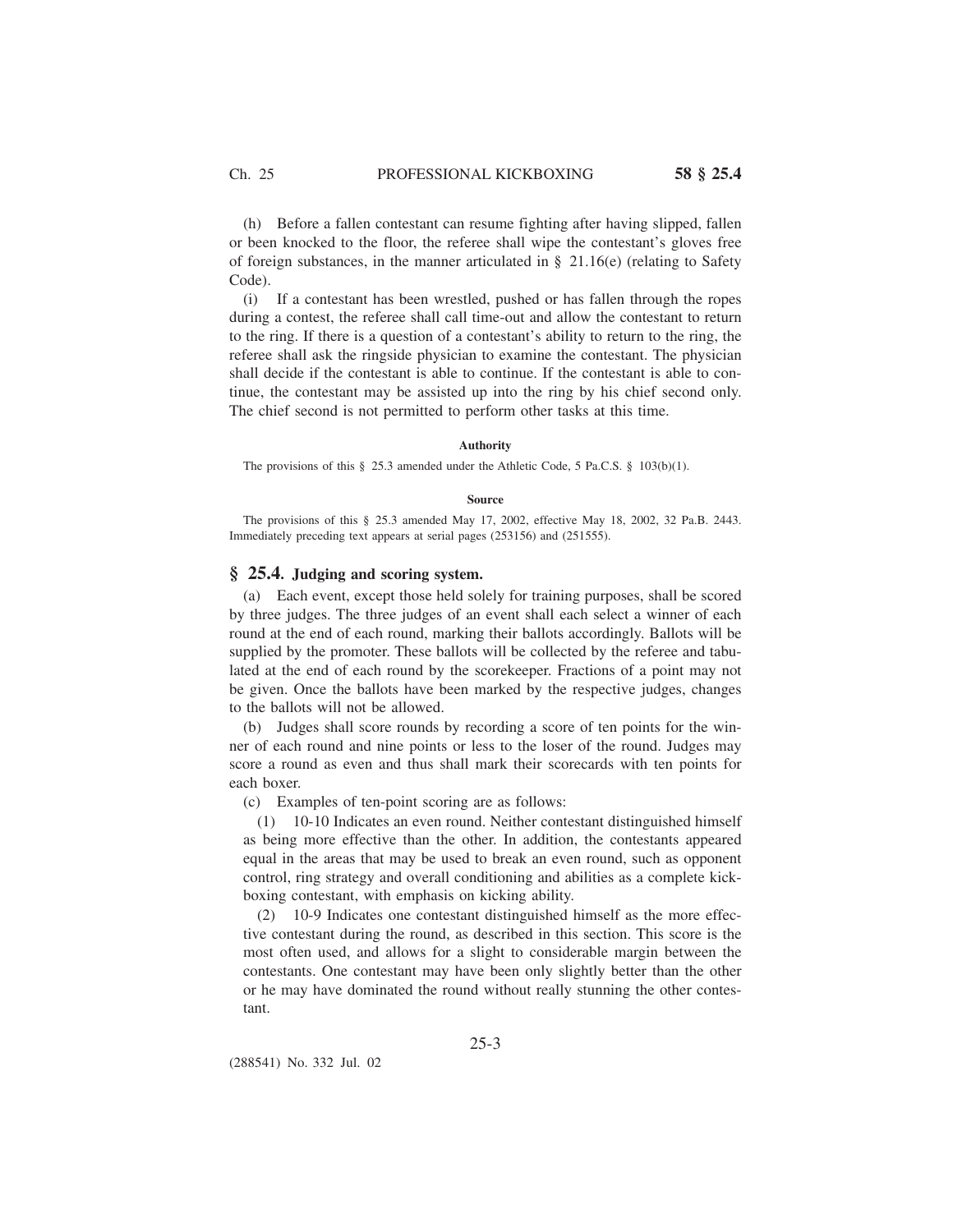(3) 10-8 Used sparingly, but indicates a round in which one contestant was in constant control, and unquestionably outclassed his opponent. This contestant shall also have obviously stunned his opponent, usually including at least one knockdown or standing eight-count. If there were no knockdowns or standing eight-counts, one of these occurrences shall have been imminent.

(d) Points shall be totaled on each judge's scorecard to determine that judge's selection of a winner. Each judge's selection will count as one vote towards determining the overall winner of the contest. If two judges have an equal number of points for both contestants, the contest will be declared a draw. If one judge has an equal number of points for both contestants and the scores of the other judges each favor a different contestant, the contest shall be declared a draw. If the scores of two judges favor one contestant and the third judge's score favors the other contestant, the contestant receiving the two votes shall be declared the winner, by split decision. If the scores of all three judges favor one contestant, that contestant will be declared the winner by unanimous decision.

## **Authority**

The provisions of this § 25.4 amended under the Athletic Code, 5 Pa.C.S. § 103(b)(1).

### **Source**

The provisions of this § 25.4 amended May 17, 2002, effective May 18, 2002, 32 Pa.B. 2443. Immediately preceding text appears at serial pages (251555) to (251556).

# **§ 25.5. Minimum kick requirement.**

(a) Each contestant shall execute a minimum of eight kicking techniques during the course of each round, unless otherwise agreed to by both boxers and a commissioner or the Executive Director. The kicks shall be clear attempts to make contact with the opponent above the waist to qualify. If a contestant does not execute his minimum kicks per round (MKRS), the contestant then shall make up the kicks in the next round, and if he does not, he will have a one point deduction.

(b) An example of minimum kick technique scoring is as follows: First round contestant only executes six kicks. In the second round this contestant shall make up his two kicks from round one plus his eight minimum kicks for round two for a total of ten kicks. If a contestant fails to make the minimum number of kicks in one round, and then fails to make up the kicks in the following round, that contestant will then be penalized one point. A contestant who fails to meet his MKRS in three consecutive rounds shall be disqualified and the victory awarded to his opponent.

(c) The public address announcer will inform the audience of minimum kicking requirement (MKR) violations. The Commission will apply these MKRS rules or the MKRS rules of a Nationally recognized kickboxing council or association for a particular contest, subject to the written approval of the Commission.

25-4

(288542) No. 332 Jul. 02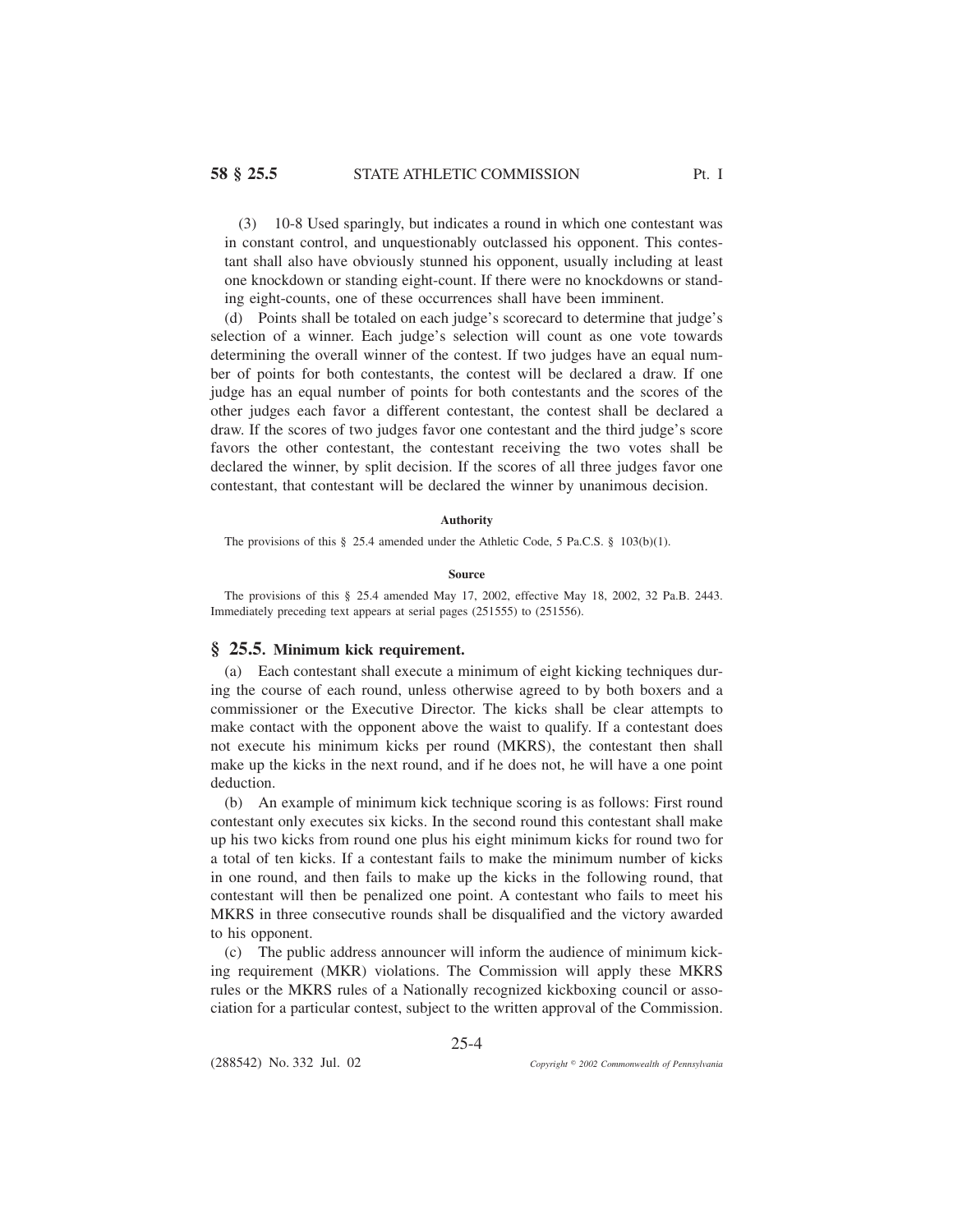(d) One MKR official shall be assigned to each contestant in a contest. The official shall be positioned at ringside and is responsible to count, in order, the number of qualifying kicks executed by the contestant. The MKR official assigned to contestant A will sit opposite contestant A's corner, and the MKR official assigned to contestant B will sit opposite contestant B's corner. Both officials will keep track of the number of kicks executed by their assigned contestant with hand held cards. If a contestant executes fewer than the minimum number of required kicks in one round, the MKR official for that contestant will immediately notify the referee of the number of kicks thrown.

(e) At the end of each round the referee will take the judges' ballot slips and deliver them to a commissioner or the Executive Director for tabulation of the results onto a master scorecard.

## **Authority**

The provisions of this § 25.5 amended under the Athletic Code, 5 Pa.C.S. § 103(b)(1).

### **Source**

The provisions of this § 25.5 amended May 17, 2002, effective May 18, 2002, 32 Pa.B. 2443. Immediately preceding text appears at serial pages (251556) to (251557).

# **§ 25.6. Fouls.**

(a) The referee shall determine all fouls based on the severity of the foul, the intent of the contestant committing the foul and the result of the foul. At the time of the infraction, the referee shall indicate to the judges the number of points that are to be subtracted from each boxer. The referee may simply issue a warning to the contestant, and no points will be subtracted.

(b) Accidental or intentional fouls will be governed under the regulations regarding accidental or intentional fouls in professional contests in § 21.5(d), (e) and (f) (relating to scoring system). The following actions are considered to be fouls:

- (1) Striking with the elbow.
- (2) Striking or kicking to the groin or any area below the waist.
- (3) Attacking with a knee.
- (4) Intentional striking or kicking to the back of the neck or throat.
- (5) Striking to the face with a part of the arm other than the gloved hand.
- (6) Linear, or straight-in, striking or kicking to the spine.
- (7) Kicking to the legs.

(8) Punching or kicking of the contestant when he is down. A contestant is knocked down when any part of the contestant's body other than the feet touches the floor. If a contestant is on his way to the floor, the opponent may continue the attack until the contestant has touched the floor with any part of his body other than the feet.

(9) Takedowns.

## 25-5

(288543) No. 332 Jul. 02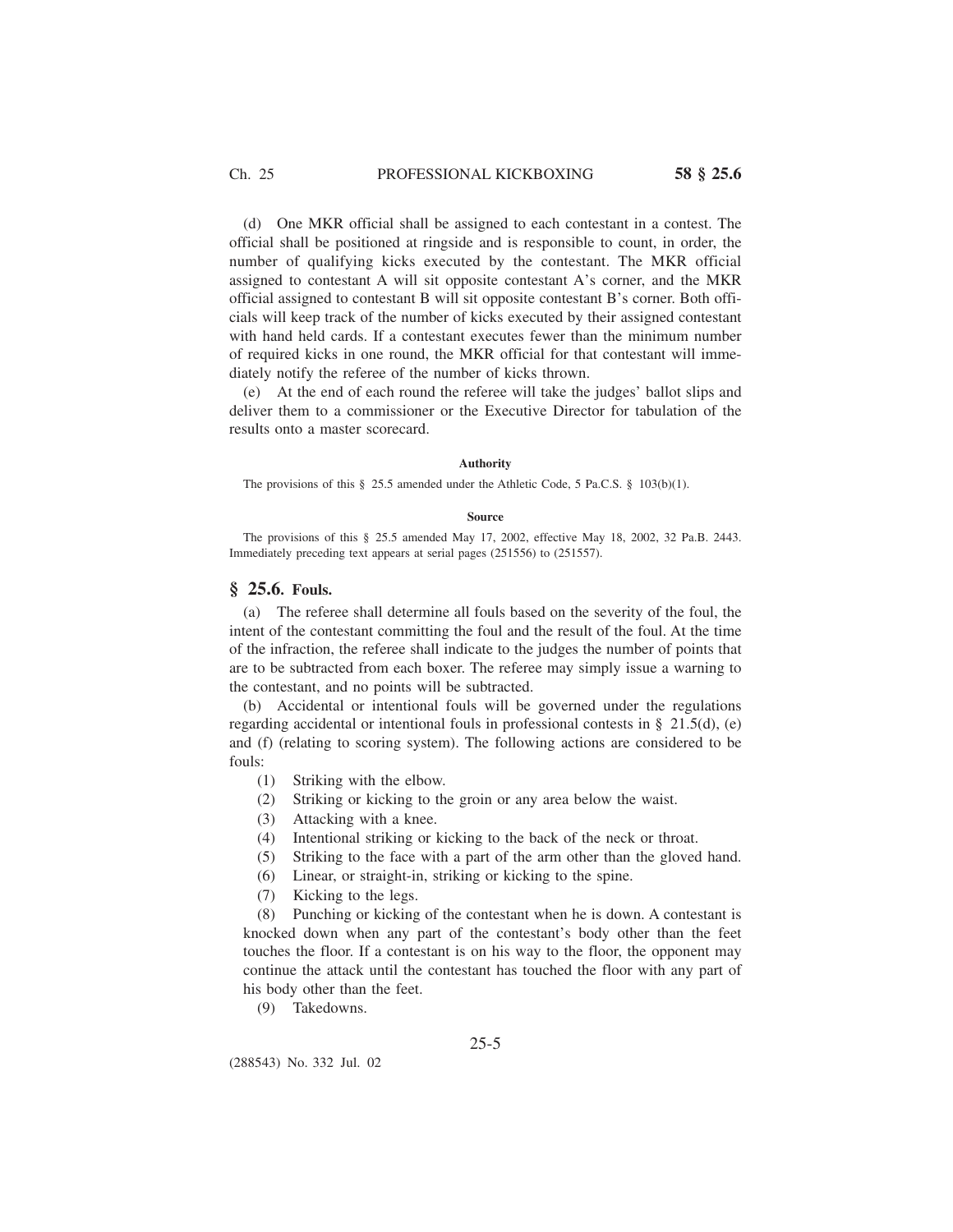(10) Intentionally pushing, shoving or wrestling an opponent out of the ring with any part of the body.

(11) Illegal sweeping—a kick in which the leg is swept in a roundhouse motion.

(12) Attacking on the break when both contestants have been ordered to take one step back by the referee.

(13) Attacking after the bell has sounded to end the round.

(14) Holding and hitting; such as holding with one hand, especially behind the neck, and hitting with the other.

(15) Grabbing or holding onto an opponent's foot or leg, followed by a takedown, strike or kick.

(16) Holding the ropes with one hand while kicking, punching or defending with the other hand or the legs.

(17) Leg checking by extending the leg to check an opponent's leg to prevent him from kicking. The checked kick will be counted by the minimum kicking requirement (MKR) official as an attempted kick.

(18) Purposely going down without being hit. This will result in the referee automatically administering an eight-count, as specified in the rule on knockdown.

(19) The use of abusive language in the ring or corner, as determined by the referee.

(20) Hitting or flicking with an open glove.

(21) Intentionally evading contact.

(22) Clinching, holding or otherwise tying up an opponent's arms to prohibit him from punching for two seconds or more, or repeatedly tying up the opponent's arm.

(23) Biting.

(c) If the contest ends in a knockout or a technical knockout, the Commission will enter the exact time of the knockout or technical knockout on the master scorecard.

(d) The Commission will make the final tallies and verify the accuracy of the scores.

#### **Authority**

The provisions of this § 25.6 amended under the Athletic Code, 5 Pa.C.S. § 103(b)(1).

#### **Source**

The provisions of this § 25.6 amended May 17, 2002, effective May 18, 2002, 32 Pa.B. 2443. Immediately preceding text appears at serial pages (251557) to (251559).

## **Cross References**

This section cited in 58 Pa. Code § 25.3 (relating to conduct of contests).

## 25-6

(288544) No. 332 Jul. 02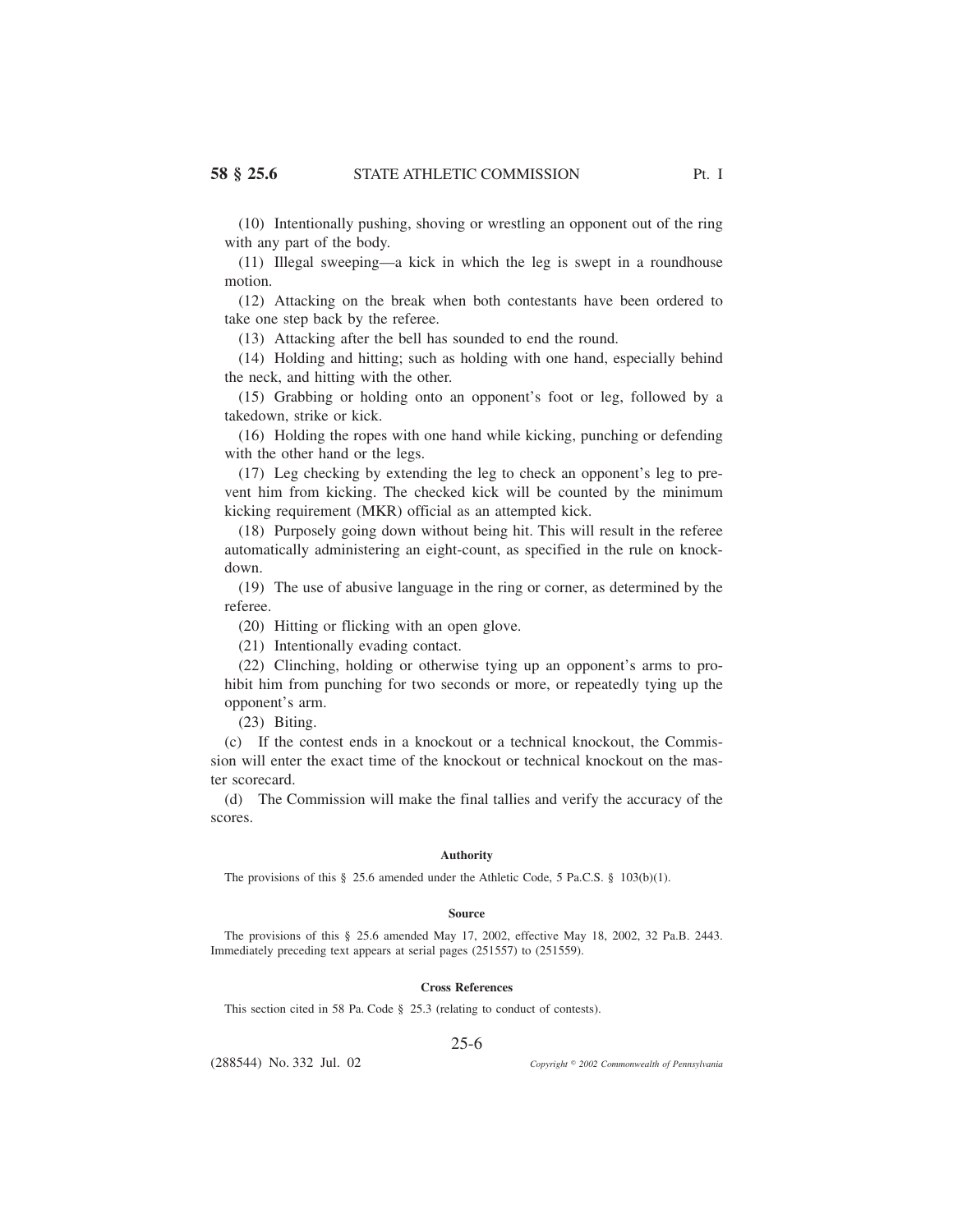### **§ 25.7. Sanctions for using foul tactics.**

The referee may disqualify a contestant who uses foul tactics in a contest. In addition, the Commission may order the withholding of the contestant's purse under 5 Pa.C.S.  $\S$  1523 (relating to withholding of purses), subject to the hearing and disposition procedures in 5 Pa.C.S. §§ 1524 and 1525 (relating to hearing regarding withheld purse; and disposition of withheld purse). The Commission may also order the preliminary suspension of the contestant's license under 5 Pa.C.S. § 1303 (relating to preliminary suspension of licenses or permits). Under that section, the Commission will hold a hearing within 10 business days of the date on which the license was suspended preliminarily. Hearings will be conducted under 2 Pa.C.S. (relating to administrative law and procedure).

# **§ 25.8. Equipment.**

(a) Contestants shall wear foot protectors, an individually fitted mouthpiece, a foul proof groin protector, a plastic cup with athletic supporter or preferably, an abdominal guard. Other equipment, such as hockey shin guards, elbow or forearm pads are not permitted. Loose or untied clothing is not permitted. Kickboxers may not wear rings or other jewelry.

(b) Contestants shall wear a uniform which shall include long pants that reach the ankle. The uniform shall be clean and not torn or frayed. Only black belts will be permitted to be worn in the ring. Loose or untied clothing is not permitted. Uniforms are subject to inspection by the referee and the Commission.

(c) In contests or exhibitions when the contestants weigh 150 pounds or under, boxing gloves weighing at least 8 ounces each shall be used. In contests or exhibitions when the contestants weigh over 150 pounds, boxing gloves weighing at least 10 ounces each shall be used. Gloves shall be supplied by the promoter and be in good condition without tears or wrinkles.

(d) The wrapping of the hands is mandatory. Hands shall be wrapped with soft, surgical gauze no more than 2 inches wide and not longer than 10 yards. Tape is not allowed between fingers. Each hand is allowed only one cross (X) across the back of the hand and two wraps around the wrist.

(e) Contestants are required to wear foot protectors. Only two windings of tape are permitted around the foot to hold the foot protector in place. Ankle supporters may be secured to the foot with no more than four windings of surgeon's adhesive tape. Hand and foot wraps are subject to Commission inspection and approval.

### **Authority**

The provisions of this § 25.8 amended under the Athletic Code, 5 Pa.C.S. § 103(b)(1).

#### **Source**

The provisions of this § 25.8 amended May 17, 2002, effective May 18, 2002, 32 Pa.B. 2443. Immediately preceding text appears at serial pages (251559) to (251560).

## 25-7

(288545) No. 332 Jul. 02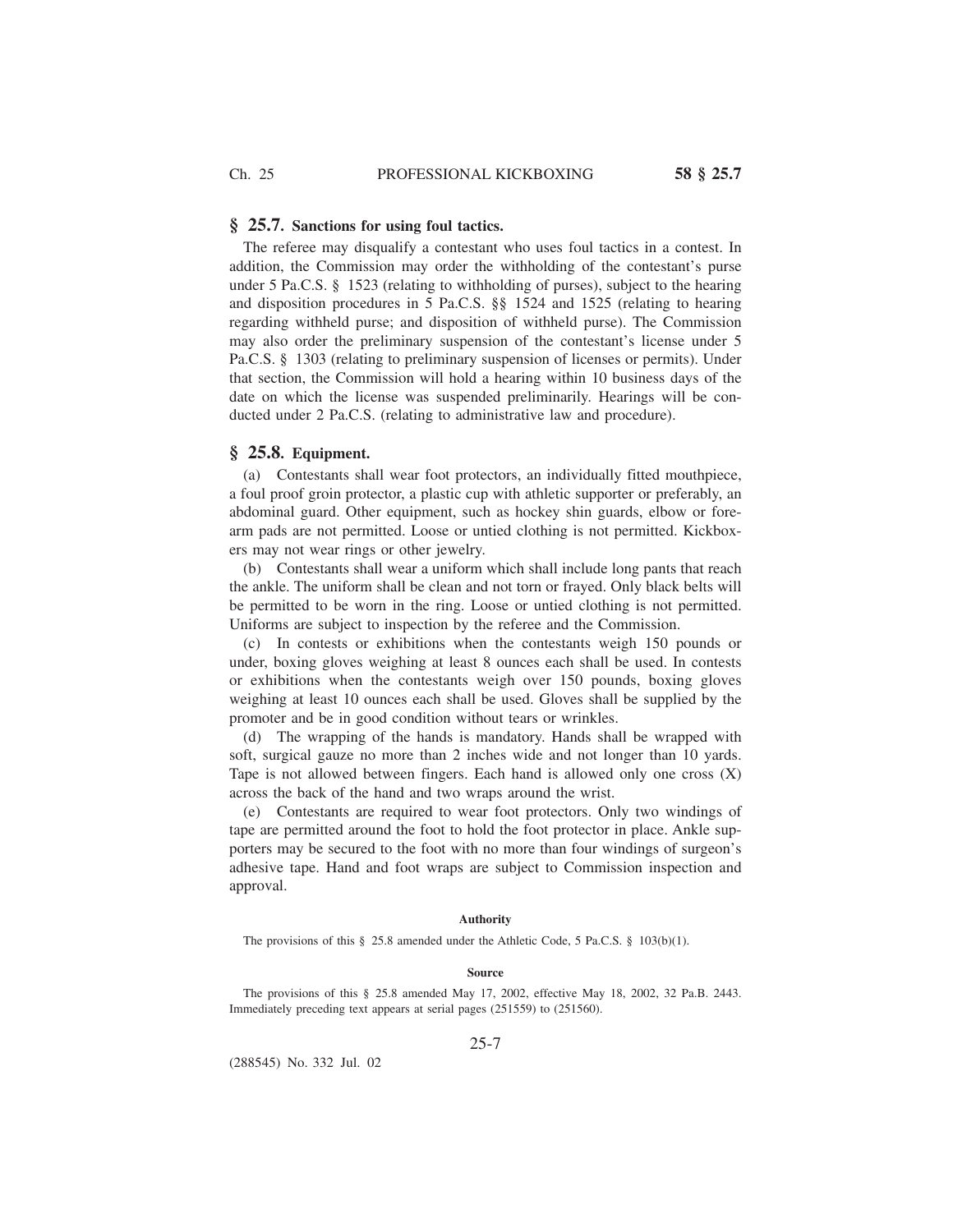# **§ 25.9. Ringside officials.**

(a) At kickboxing events except those held solely for training purposes, there shall be a referee, three judges, a timekeeper, a scorekeeper, two minimum kicking requirement (MKR) officials and a physician in attendance. Officials shall be approved and licensed by the Commission. The promoter shall supply the Executive Director with a complete list of ringside officials at least 5 days before the scheduled event.

(b) Professional MKR officials and scorekeepers shall be licensed by the Commission as judges. The amount of compensation for these officials shall be determined and paid by the promoter of the event.

(c) Referees and judges shall be approved and licensed by the Commission and be at least 21 years of age, of good moral character and reputation, of sound physical health and of a level of intelligence and knowledge of kickboxing satisfactory to the Executive Director.

(d) Kickboxing referees shall be paid a minimum of \$100 for each event by the promoter. Judges shall be paid a minimum of \$75 for each event by the promoter.

(e) The amount of compensation for timekeepers will be determined and paid by the promoter of the event.

(f) There shall be at least one physician at all kickboxing events. This physician, who shall be seated at ringside, shall be licensed by the Commission.

(g) Physicians shall be paid a minimum of \$100 per event by the promoter.

## **Authority**

The provisions of this § 25.9 amended under the Athletic Code, 5 Pa.C.S. § 103(b)(1).

#### **Source**

The provisions of this § 25.9 amended May 17, 2002, effective May 18, 2002, 32 Pa.B. 2443. Immediately preceding text appears at serial page (251560).

# **§ 25.10. Insurance for kickboxers.**

A kickboxer shall be covered by insurance available through the Commission in accordance with the provisions detailing insurance coverage provided for professional boxers at § 21.14 (relating to insurance).

# **§ 25.11. Safety code.**

(a) A kickboxing event may not be started unless there is on the premises: (1) An ambulance, together with emergency equipment.

(2) A portable resuscitator with oxygen and appropriate endotracheal tubes and a qualified operator.

25-8

(288546) No. 332 Jul. 02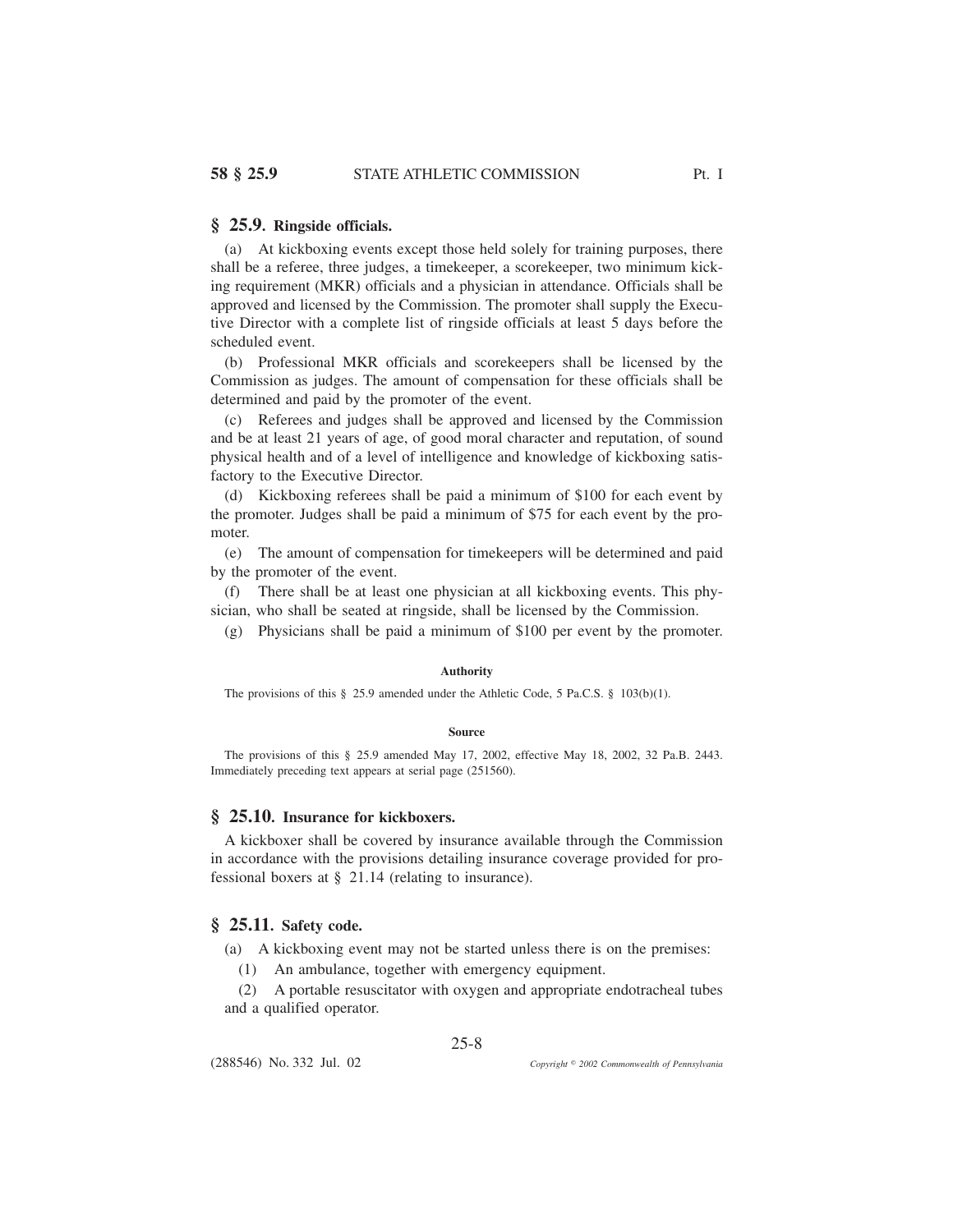(b) A contestant is not permitted to begin a round without a fitted mouthpiece. Failure to begin a round with the mouthpiece inserted shall be deemed by the referee to be a ''delay of bout'' foul, and shall draw a warning or penalty as determined by the referee.

(c) Whenever a mouthpiece is knocked out by a fair blow or a foul tactic, or whenever the mouthpiece is dropped or spit out by the contestant, the referee shall call time out, stop the bout, allow the contestant's seconds to clean off the mouthpiece and replace the mouthpiece. Willful dropping or spitting out of the mouthpiece by a contestant shall also be deemed a ''delay in bout'' foul and the contestant shall be penalized accordingly by the referee.

(d) The promoter shall provide at kickboxing events an adequate supply of latex, disposable, hygienic laboratory gloves of a type approved by the Commission, to be worn by the seconds, referees and others having direct contact with the contestants during the kickboxing event. A kickboxing referee is not permitted to enter the ring unless the referee is wearing hygienic gloves. A second is not permitted to work in that capacity during a kickboxing event unless the second is wearing hygienic gloves. No other individual is permitted to examine or medically treat a kickboxer during a kickboxing event unless he is wearing hygienic gloves except where the nature of treatment or examination makes the wearing of hygienic gloves impractical during the procedure.

(288547) No. 332 Jul. 02

25-9